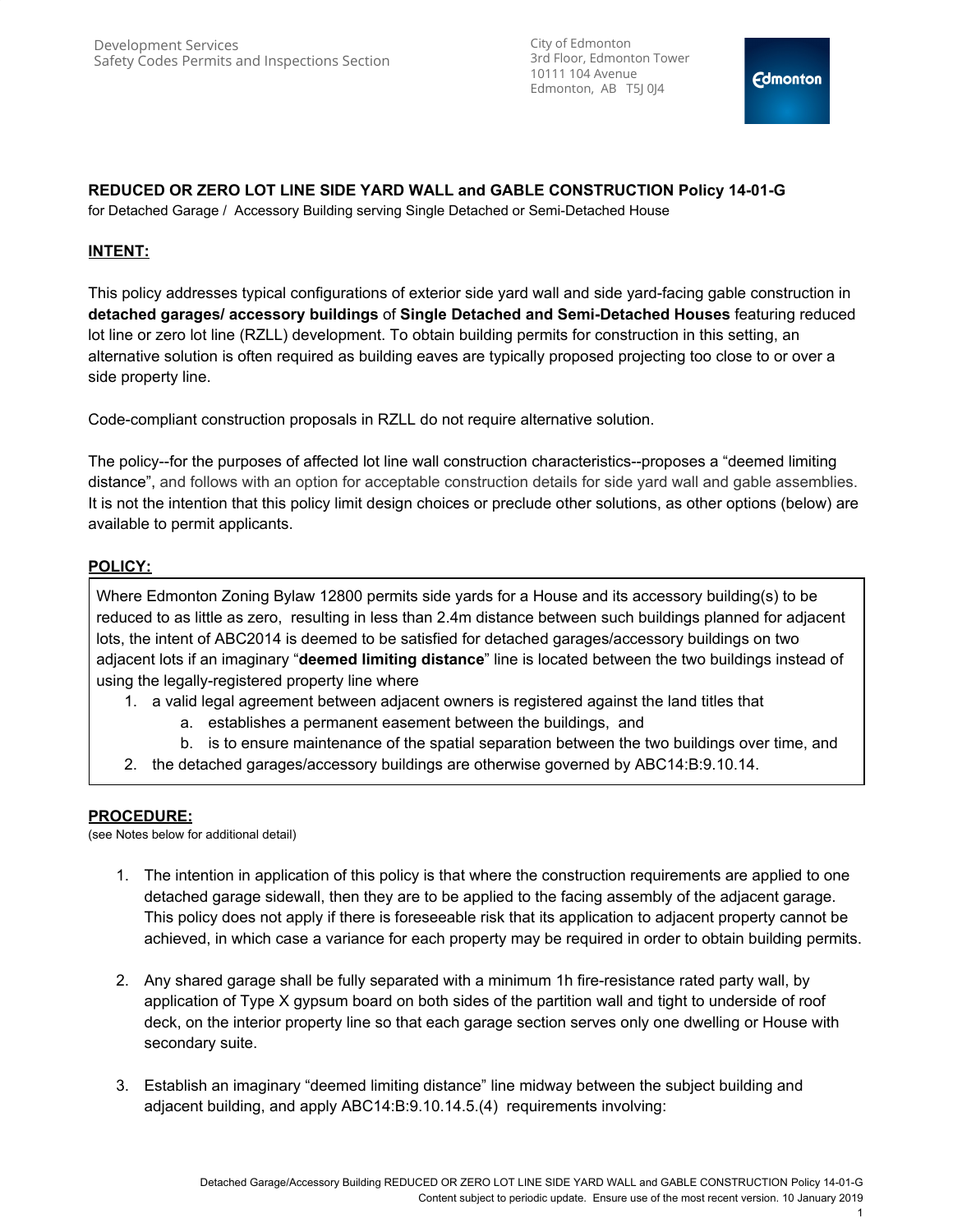City of Edmonton 3rd Floor, Edmonton Tower 10111 104 Avenue Edmonton, AB T5J 0J4

- a. 45-minute fire-resistance rating on side yard elevation REQUIRED ONLY **IF** the "deemed limiting distance" is less than 0.6m, by application of Type X gypsum board to the interior face of wood-frame walls and any wall that encloses an attic or roof space (gable end), and
- b. closed soffit on any eave projections within 1.2m of the "deemed limit distance" line.
- 4. Submit the **Letter of Construction Intention,** at end of this document, with the permit application.

## **Notes:**

1. If the two adjacent affected construction proposals are each, in themselves, code-compliant then there is no requirement for policy application or alternative solution.

This policy facilitates a variance for a non-compliant exposing building face per ABC2014:B:9.10.14. Like the registered easement agreement, this policy ties the two adjacent properties to one another in some respects. Wall construction more closely aligned with the intent of limit distance concept results where structure walls are measured to a "deemed limit distance" for purposes of wall construction intended to hinder fire spread between buildings.

- 2. This policy does not apply to any shared detached garage facing an end of a semi-detached House or otherwise offset from direct alignment with each associated dwelling.
- 3. No sidewall rating is required EXCEPT if the two building walls are located 1.2m or less apart; that is, 0.6m to the "deemed limiting distance". Exterior cladding combustibility on an accessory building in this setting is not controlled.

Eaves / projections on the subject garage and adjacent garage may not result in any combustible construction elements closer than 0.9m apart.

Mechanical penetrations for ventilation and appliance venting shall be within the respective property boundaries and in accordance with manufacturer installation instructions and [Standata G-01-10-Rev1](http://www.municipalaffairs.alberta.ca/documents/G-01-10-Rev1-SidewallVentTerminations.pdf)

No standard windows are allowed in side yard where "deemed limit distance" is less than 1.2m. Though preferably located on the wall facing the House, an unglazed standard door may be located in the side yard subject to the restriction that any door opening, and landing and exterior pathway serving it, shall be constructed within the legal property boundaries.

For more clarity, doors in a side yard are permitted only where any required landing and egress path can be established within the legal lot boundaries--**not** within "deemed limit distance" line--and its use does not involve routine use of the adjacent property.

This policy is not intended to contradict the registered easement agreement. An exterior landing must not impede surface drainage arrangements, nor access to and usefulness of the side yard to carry out maintenance and repairs of each detached garage/accessory building, as set down in the maintenance easement agreement. Any landing exceeding one riser above finished ground shall have steps arranged to allow access to the entire side yard. Minimum exterior landing dimensions are 860mm x 900mm.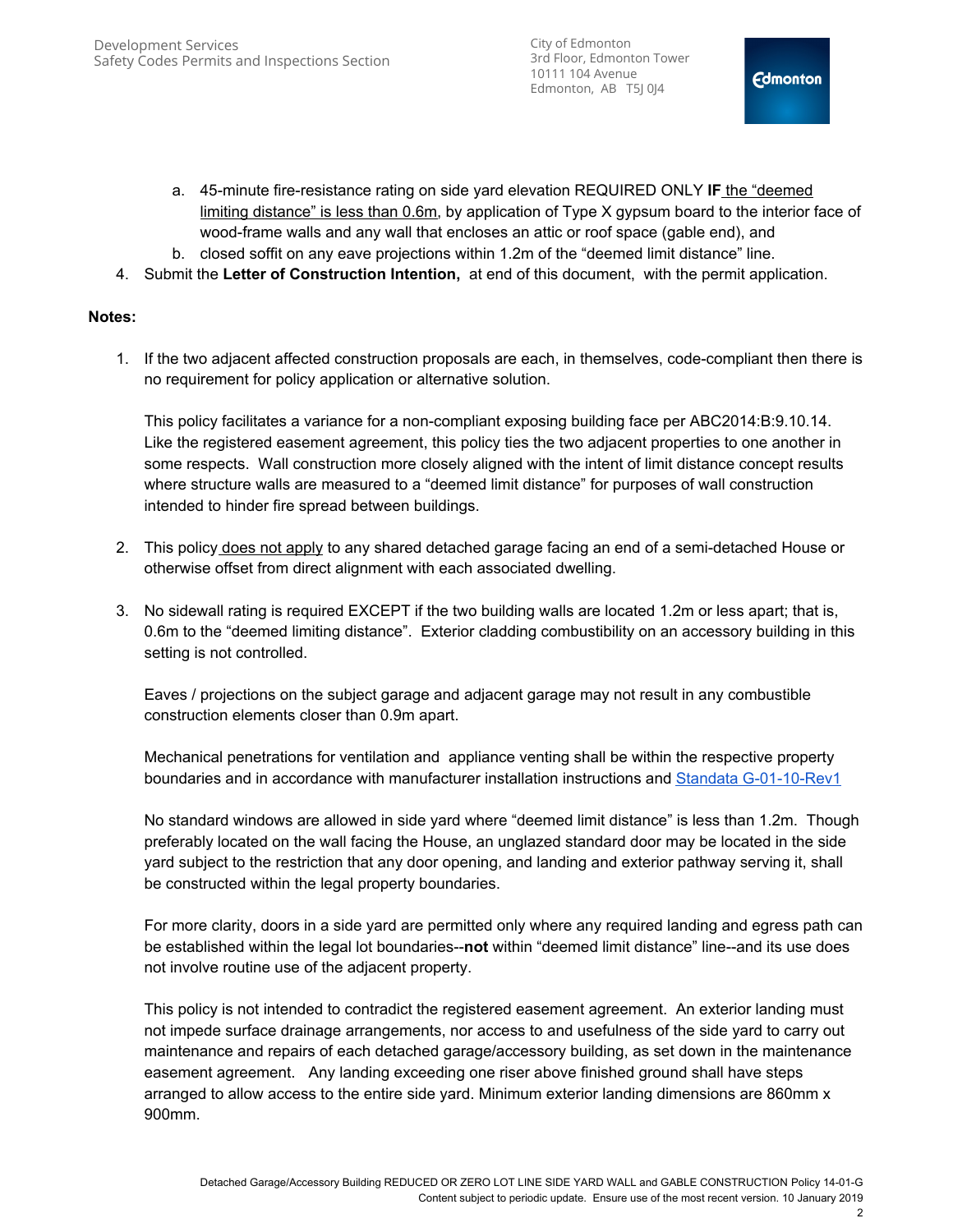City of Edmonton 3rd Floor, Edmonton Tower 10111 104 Avenue Edmonton, AB T5J 0J4

4. The **Letter of Construction Intention** and background documentation will be managed as a Variance. In exceptional circumstances, a safety codes officer may refuse to issue a building permit that incorporates the policy; the permit applicant will be notified of reason for refusal. Non-compliance with requirements of a variance is an offence.

**Options** to construct other than in conformance with this policy include

- prescriptive compliant construction intention: design the zero limit distance detached garage/accessory building wall with no eaves, projections or any building element extending beyond a vertical plane projected from the property line, and construct it and the adjacent accessory building in accordance with ABC14:B:9.10.14. requirements, or
- alternative solution demonstrating a level of safety performance approximately equal or greater than acceptable solutions in ABC.

**Intention** of this policy is to

- provide an acceptable RZLL side yard wall/gable wall construction solution,
- reduce the repetitive variance process paper burden for builders and City staff, and
- promote efficiencies in construction and inspections through consistency and error reduction.

*It is not the intention that this policy unduly limit design choices or preclude other solutions.*

## **Terms**

"**Deemed limiting distance**", for purpose of this document, means an imaginary line between two buildings on two adjacent properties where a side yard of one or both of the adjacent properties is permitted to be reduced below 1.2m to as little as zero m to property line, resulting in the two buildings being less than 2.4m apart from each other.

**ABC 2014:A:1.4.1.2.** *Limiting distance* means the distance from an *exposing building face* to a property line, the centre line of a *street,* lane or public thoroughfare, or to an imaginary line between 2 *buildings* or *fire compartments* on the same property, measured at right angles to the *exposing building face.*

"**Accessory building**" means a detached garage or building that is subordinate, incidental and devoted to a dwelling unit of the principle building and located on the same property as that dwelling unit.

*Disclaimer: The information in this policy is not intended to provide professional design advice, and may not address all conditions on a project. If professional expertise is required with respect to a specific issue or circumstance, seek professional advice guidance.*